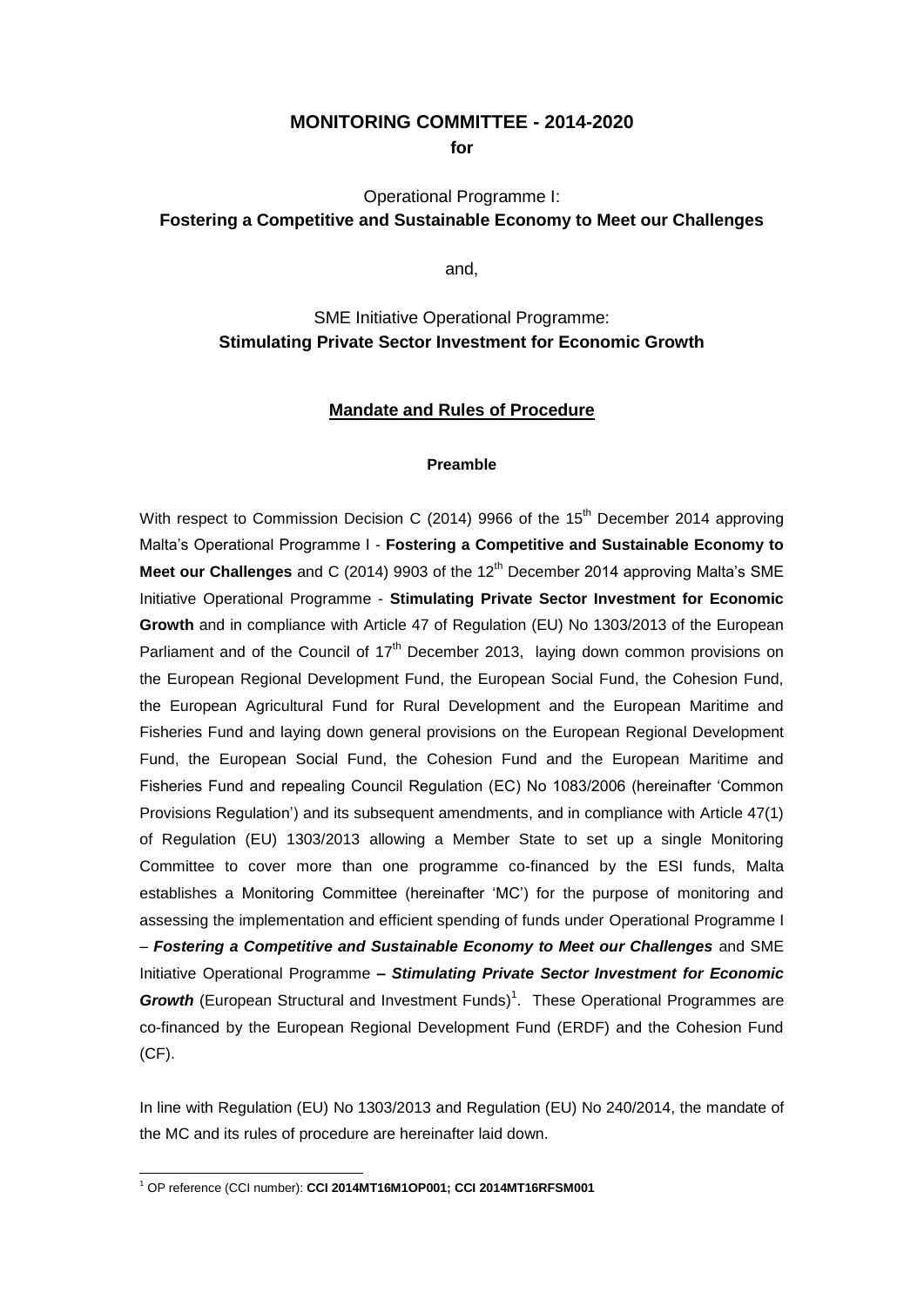## **Mandate**

#### **Article 1: Functions**

The role of the MC is to satisfy itself as to the effectiveness and quality of the implementation of the Operational Programmes, in accordance with Articles 49 and 110 of Regulation (EU) 1303/2013 which include the following provisions:

- a) Examine and approve the methodology and criteria used for selection of operations and any revision to the same criteria as proposed by the Managing Authority;
- b) Examine and approve the Evaluation Plan referred to in Article 114 of Regulation (EU) 1303/2013 and any modification proposed by the Managing Authority;
- c) Examine and approve the Communication Strategy referred to in Article 116 of Regulation (EU) 1303/2013 and approve any revision of this Strategy in accordance with the programming needs;
- d) Examine and approve any proposal by the Managing Authority for any amendment to the Operational Programme/s;
- e) Examine and approve the annual and final reports on implementation referred to in Article 50 of Regulation (EU) 1303/2013;
- f) Examine any issues that affect the performance of the Operational Programmes referred to in Article 110 of Regulation (EU) 1303/2013, including the conclusion of the performance reviews referred to in Article 49(2) of Regulation (EU) 1303/2013 and any subsequent amendments;
- g) Periodically review progress registered towards achieving the specific targets of the Operational Programmes on the basis of documents submitted by the Managing Authority giving regard to the financial data, common and programme-specific indicators, including changes in the value of result indicators and progress towards quantified target values, and the milestones defined in the performance framework referred to in Article 21(1) of Regulation (EU) 1303/2013, and where relevant, the results of qualitative analysis;
- h) Examine the implementation of the Communication Strategy;
- i) Examine the implementation of the Evaluation Strategy;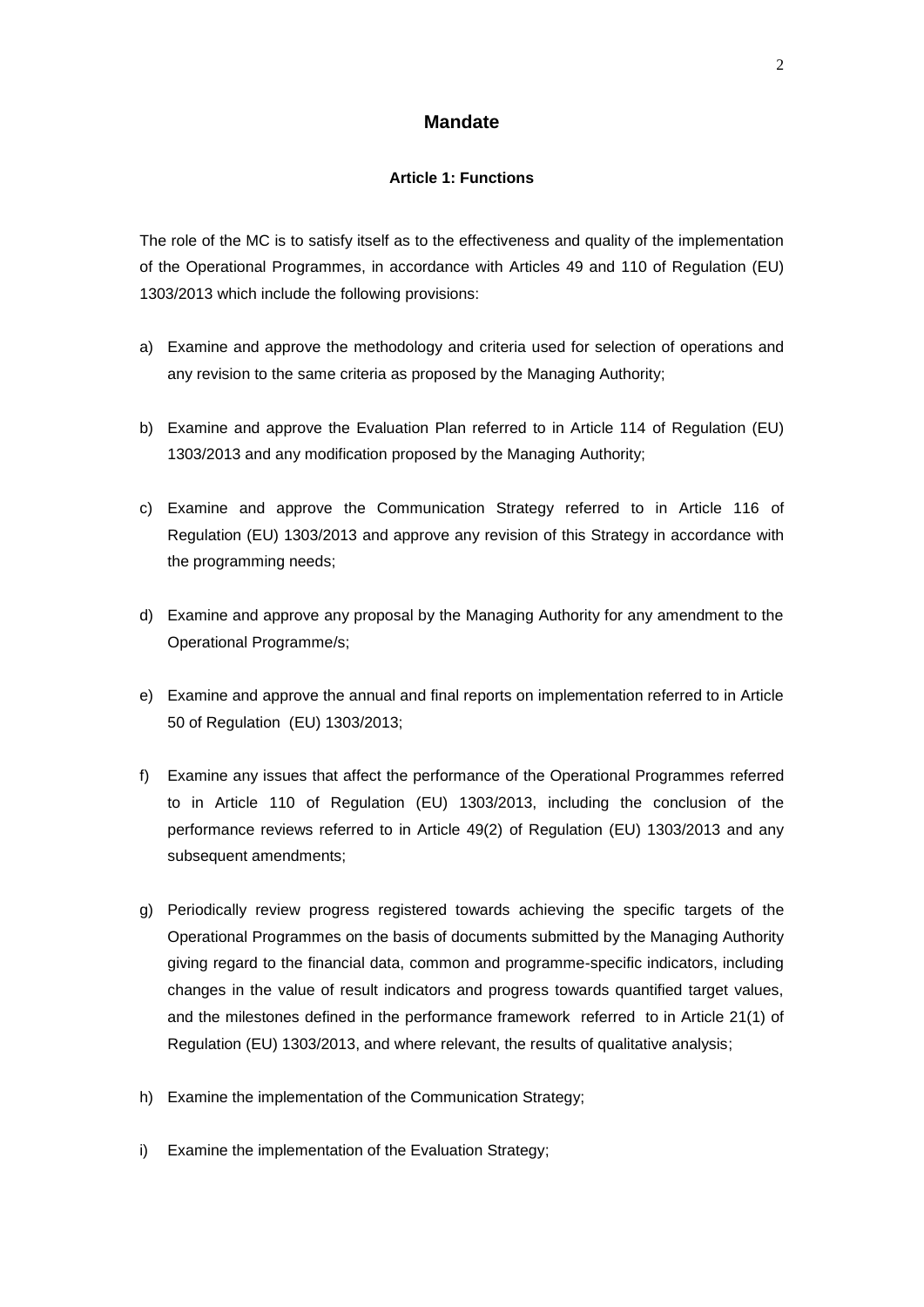- j) Examine the implementation of Major projects (as applicable);
- k) Examine the actions to promote equality between men and women, equal opportunities and non-discrimination including accessibility for persons with disabilities;
- l) Examine the actions to promote sustainable development;
- m) Examine the progress on actions to fulfil the applicable ex-ante conditionalities not fulfilled at the date of the submission of the Partnership Agreement and the Operational Programme/s;
- n) Examine the Financial Instruments under OPI;
- o) Examine the implementation of the SME initiative Operational Programme;
- p) Act as the Committee responsible to examine and approve the annual and final implementation report for the 2007-2013 Operational Programme I [CCI2007MT161PO001]; and
- q) The MC may make observations to the Managing Authority in line with Article 49(4) of Regulation (EU) 1303/2013.

#### **Article 2: Membership**

1. In terms of Articles 47(1) and 48(1) of Regulation (EU) 1303/2013, the following are the Members as appointed by the Member State:

- a) The Permanent Secretary responsible for EU Funds(or designate) as Chairperson;
- b) The Permanent Secretary/ies of each Ministry as representatives of their respective portfolios (or designate)<sup>2</sup>;
- c) The Head of the Managing Authority (or designate);
- d) The Head of the Certifying Authority (or designate);
- e) The Director General (or designate) of the Funds and Programmes Division (FPD-MEAIM)
- f) The Director General (or designate) of the Department of Contracts (MFIN);
- g) The Director General (or designate) of the Treasury Department (MFIN);
- h) The Director General (or designate) of the Economic Policy Department (EPD-MFIN);
- i) The Head of the EU Secretariat (or designate);

<sup>1</sup>  $2$  Permanent Secretaries will also represent all public authorities, entities and commissions falling within the portfolio of the respective Ministry including representatives of the Intermediate Body (as applicable).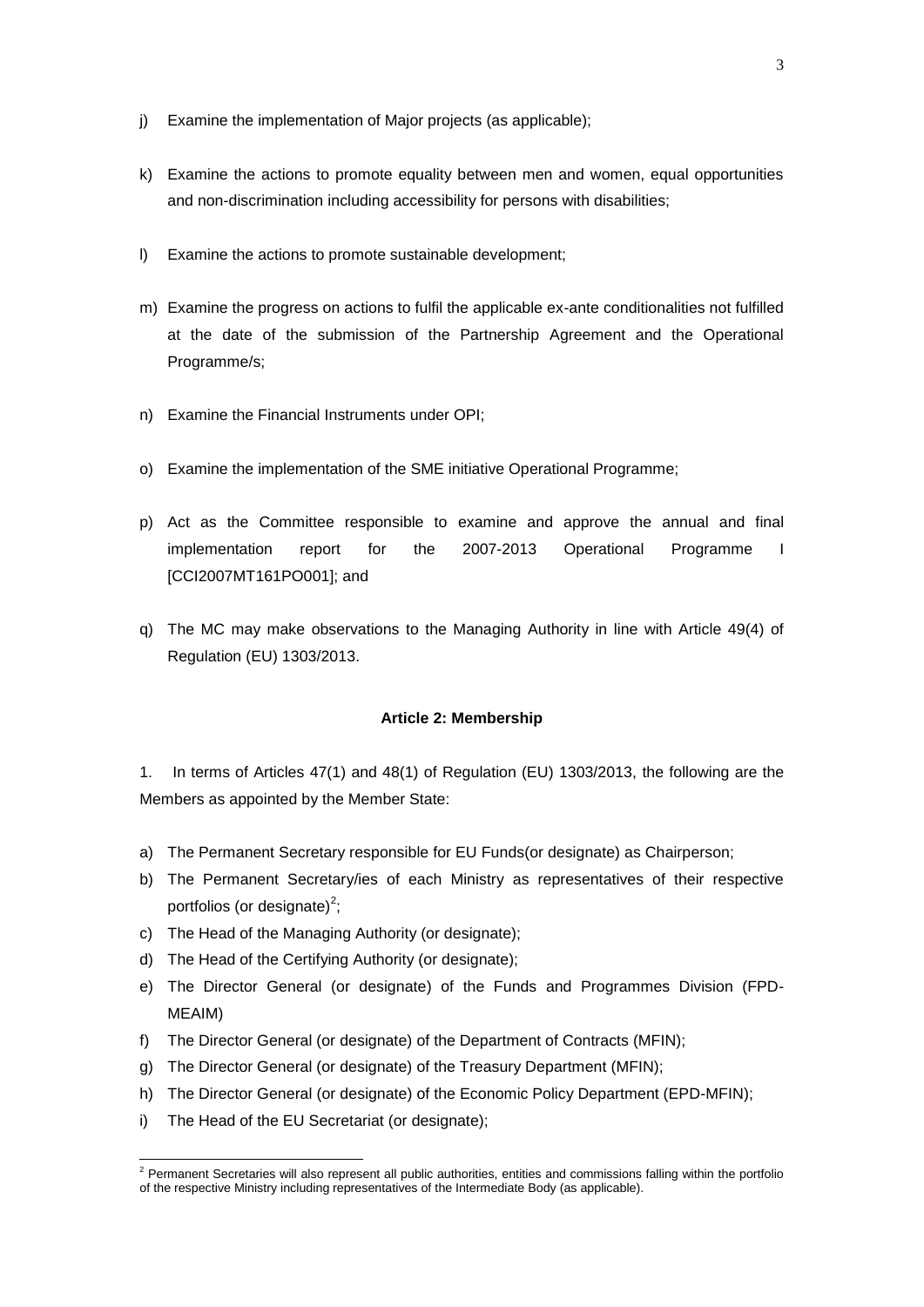- j) One (1) nominated representative (or substitute) of Malta Environmental and Planning Authority (MEPA);
- k) One (1) nominated representative (or substitute) of the National Commission for the Promotion of Equality;
- l) One (1) nominated representative (or substitute) of the General Workers' Union;
- m) One (1) nominated representative (or substitute) of the Union Ħaddiema Magħqudin;
- n) One (1) nominated representative (or substitute) of the Confederation of Malta Trade Unions;
- o) One (1) nominated representative (or substitute) of the Malta Employers' Association;
- p) One (1) nominated representative (or substitute) of the Malta Hotels and Restaurants Association;
- q) One (1) nominated representative (or substitute) of the Malta Chamber of Commerce, Enterprise and Industry;
- r) One (1) nominated representative (or substitute) of the General Retailers and Traders' Union;
- s) One (1) nominated representative (or substitute) from the Forum Unions Maltin;
- t) One (1) nominated representative (or substitute) of Civil Society Committee within the Malta Council for Economic and Social Development;
- u) One (1) nominated representative (or substitute) from the Gozo Business Chamber representing the Gozo Regional Committee;
- v) The Governor (or substitute) of the Central Bank of Malta;
- w) One (1) nominated representative (or substitute) of the Local Councils' Association;
- x) One (1) nominated representative (or substitute) of the Malta Confederation of Women's Organisation;
- y) One (1) nominated representative (or substitute) from the National Council of Women;
- z) One (1) nominated representatives (or substitute) from Din l-Art Ħelwa and one (1) representative (or substitute) from Flimkien għal Ambjent Aħjar representing the environment NGO sector;
- aa) Representative/s of the European Commission (in an advisory role);
- bb) One (1) nominated representative (or substitute) of the European Investment Bank (in an advisory role) and one (1) nominated representative (or substitute) of the European Investment Fund (in an advisory role) to participate when and as appropriate.<sup>3</sup>
- 2. The Member State may appoint additional Members as it deems appropriate.
- 3. The list of the Members of the Monitoring Committee shall be published as referred to in Article 48(2) of Regulation (EU) 1303/2013 on the Managing Authority's website.

 3 For those OPs to which the EIB or the EIF makes a contribution.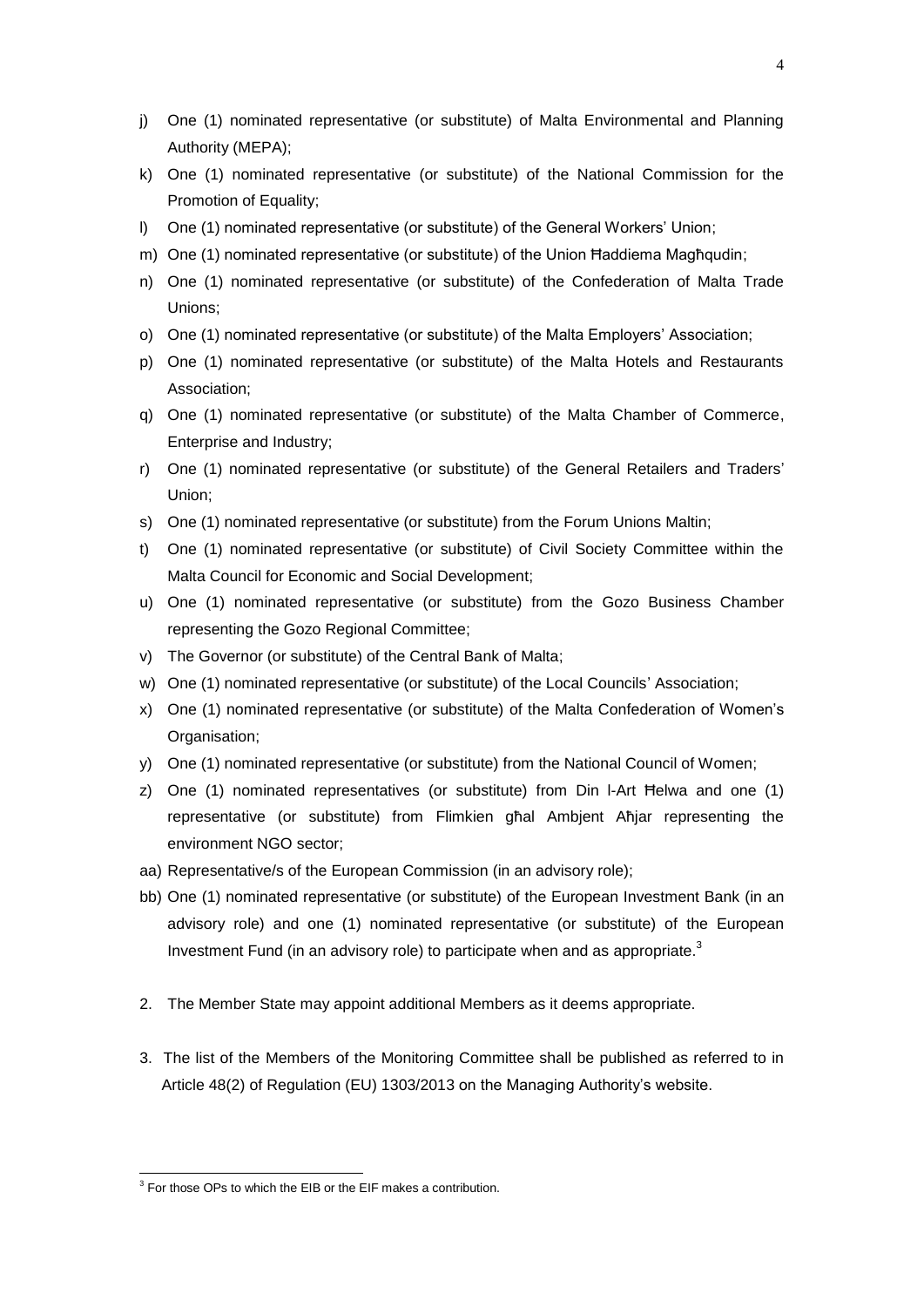4. Members of the Monitoring Committee, as identified above, will avoid any conflict of interest<sup>4</sup> during the execution of their functions as listed under Article 1.

#### **Article 3: Secretariat**

- 1. The Secretariat<sup>5</sup> to the MC will be provided by the Managing Authority.
- 2. The Secretariat's responsibilities include:
- a) The preparation of written documents submitted to MC meetings (including distribution of documents to the Members of the MC);
- b) Technical and organisational issues and administration activities for MC meetings;
- c) Keeping the minutes of meetings.

-

<sup>4</sup> As per Article 11 (f) of Commission Delegated Regulation (EU) No 240/2014 of 7 January 2014 on the European code of conduct on partnership in the framework of the European Structural and Investment Funds

<sup>&</sup>lt;sup>5</sup> Contact Details: Secretariat to the Monitoring Committee, Planning and Priorities Co-ordination Division, Triq il-Kukkanja, Santa Venera SVR 1411 Tel: +356 22001142, Fax: +356 22001041. E-mail: [info.eufunds@gov.mt,](mailto:info.eufunds@gov.mt) Website: www.eufunds.gov.mt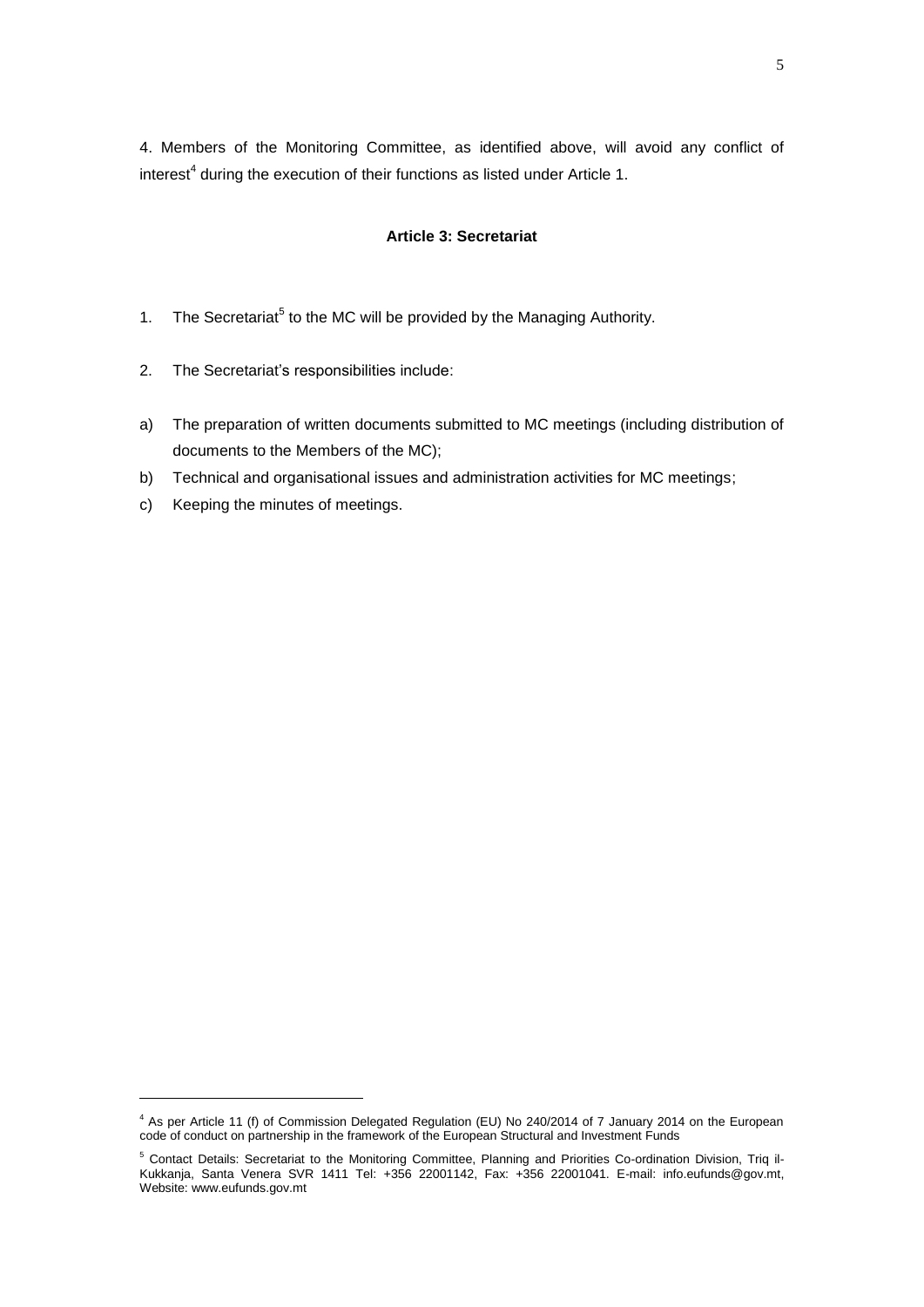## **Rules of Procedure**

#### **Article 1: Meetings**

- 1. The Chairperson will convene the MC at least once annually and the MC shall review the implementation of the programme and progress made towards achieving its objectives. In doing so, it shall have regard to the financial data, common and programme-specific indicators, including changes in the value of result indicators and progress towards quantified target values, and the milestones defined in the performance framework referred to in Article 21(1) of Regulation (EU) 1303/2013, and, where relevant, the results of qualitative analyses.
- 2. The Chairperson may invite *ad hoc* experts in the meetings of the MC (or parts thereof) to give clarifications and/or make presentations on particular issues related to the implementation of the Operational Programmes.

#### **Article 2: Agenda**

- 1. At the request of the Chairperson the Secretariat shall draw up the agenda of the meetings. The Secretariat may request supporting documentation from any of its Members. The agenda shall be sent to all Members at least twenty (20) working days prior to the date of the meeting. Following the circulation of the agenda, Members shall be allowed five (5) working days to notify the Secretariat with a proposed new item to be included on the agenda. The supporting documentation relating to the MC shall be sent to all Members at least ten (10) working days prior to the date of the meeting, with the exception of any supporting documentation relating to the new item on the agenda as proposed by the Members, which shall be circulated at least five (5) working days prior to the date of the meeting.
- 2. Documents approved by the MC will be published.

#### **Article 3: Written Proceedings**

1. With the approval of the Chairperson, an item of substance which requires an outcome prior to the next meeting of the MC may be submitted to the Committee for adoption by written procedure. Members shall give their opinion in writing within ten (10) working days. If no comments are received, the Secretariat will assume that the Members are in favour of the motion. Such a decision is also valid if the Secretariat receives a standpoint in favour of the motion by at least a simple majority of all Members of the Committee. The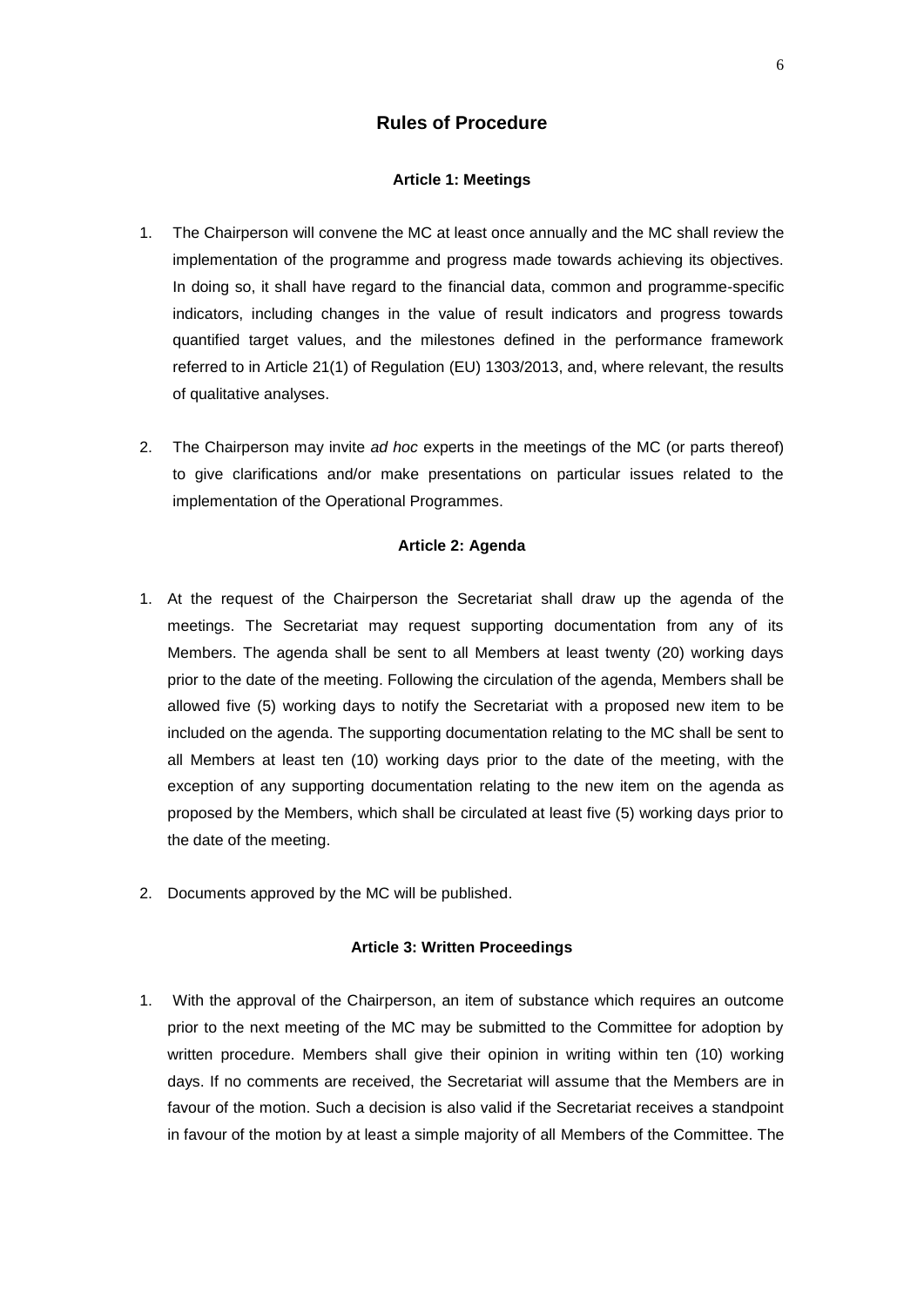absence of a written objection from a Member of the Committee shall be taken to indicate approval of the course of action recommended.

- 2. The Secretariat, under the direction of the Chairperson, shall communicate to the Members the outcome of the decision taken through written procedures.
- 3. The Chairperson shall inform the MC Members on the outcome of decision taken through written procedure in the subsequent MC, for information purposes.

## **Article 4: Minutes**

- 1. The Secretariat shall produce a record of each meeting of the MC. Draft minutes shall be issued to the Members within twenty (20) working days of the meeting. Members should provide any comments or suggestions to the Secretariat on the draft minutes as circulated within ten (10) working days from date of circulation.
- 2. The draft minutes of a meeting together with any proposed amendments, shall be placed on the Agenda for the next meeting for formal approval of the Committee.

## **Article 5: Decisions and Conclusions**

- 1. All Members other than those in an advisory role $<sup>6</sup>$  shall have a vote. The Chairperson</sup> shall have a vote and a casting vote.
- 2. The MC shall endeavour to achieve consensus.
- 3. Only in cases where no consensus can be reached, a vote cast is to be taken in order to reach a decision. In such instances, a decision is adopted by a simple majority of those Members present who hold a voting right, provided that at least 60 per cent of all the Members of the Committee with voting rights are present for the vote.

## **Article 6: Changes to the Rules of Procedure**

1. Subject to the principles set in the Common Provisions Regulations and the Operational Programmes, the Committee may, at any time, amend these rules of procedure in line with Article 5 of these Rules of Procedures, after seeking the opinion of the Managing Authority.

<sup>-</sup> $6$  As per Article 2 (aa) and (bb) of the Mandate of the MC